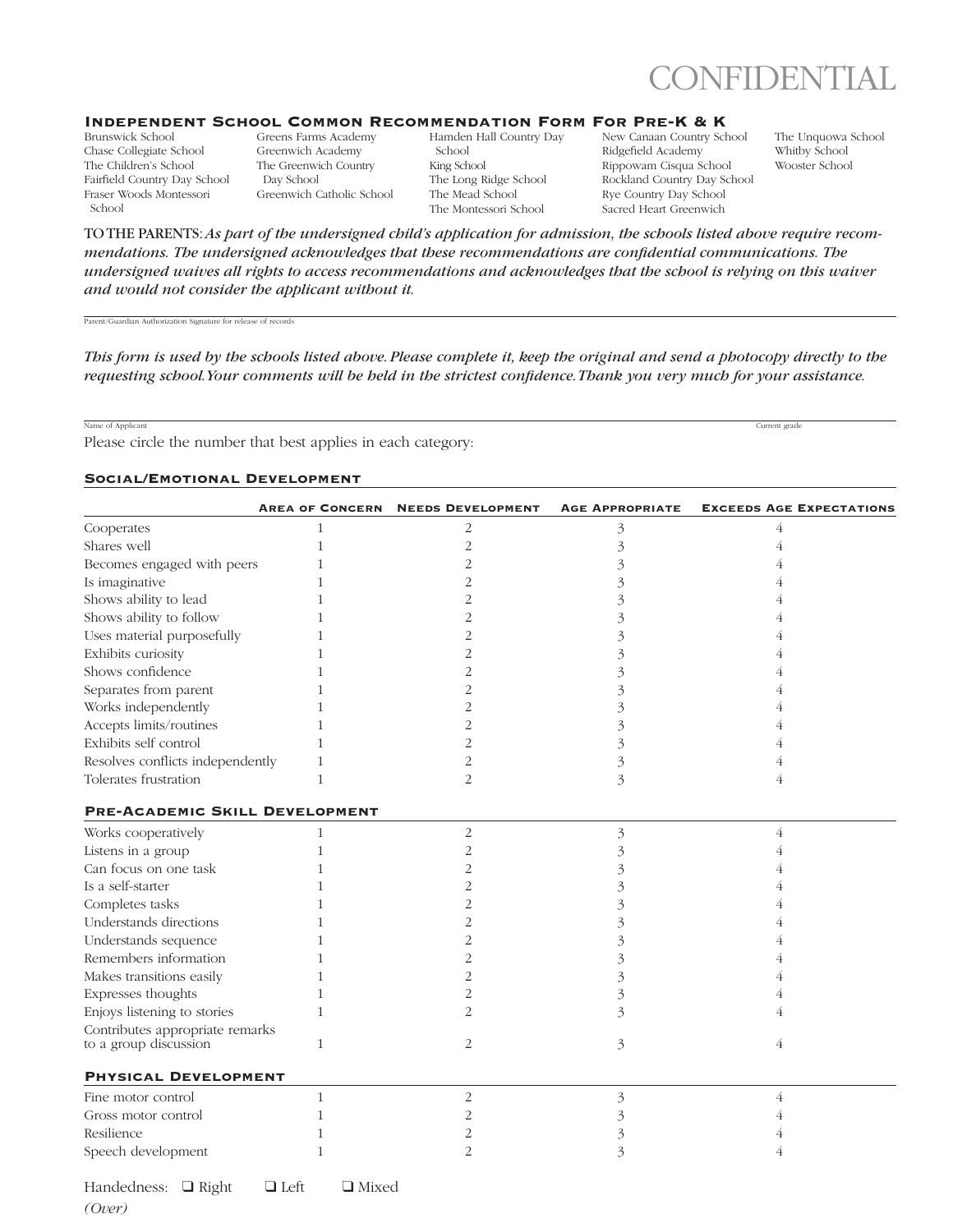Please comment on applicant's general health/attendance:

Please briefly describe the emphasis of your school's program:

How many days per week does this child attend your program? Hours?

Please comment on each of the following regarding this child:

1. Favorite activities.

2. What adjectives come to mind when you think of this applicant?

3. Parent cooperation, involvement, and relationship with child.

4. To your knowledge, is the parents' perception of the child compatible with the school's understanding of the child?

For children applying for Kindergarten, please comment on:

Beginning reading readiness skills (recognizes letters, writes own name, knows sound/symbol relationships):

Beginning math readiness skills (one to one counting, recognizes numbers, recognizes colors/shapes, follows patterns):

Overall readiness for Kindergarten:

Please check here if you wish to discuss this candidate by telephone:  $\Box$ 

Teacher's signature Date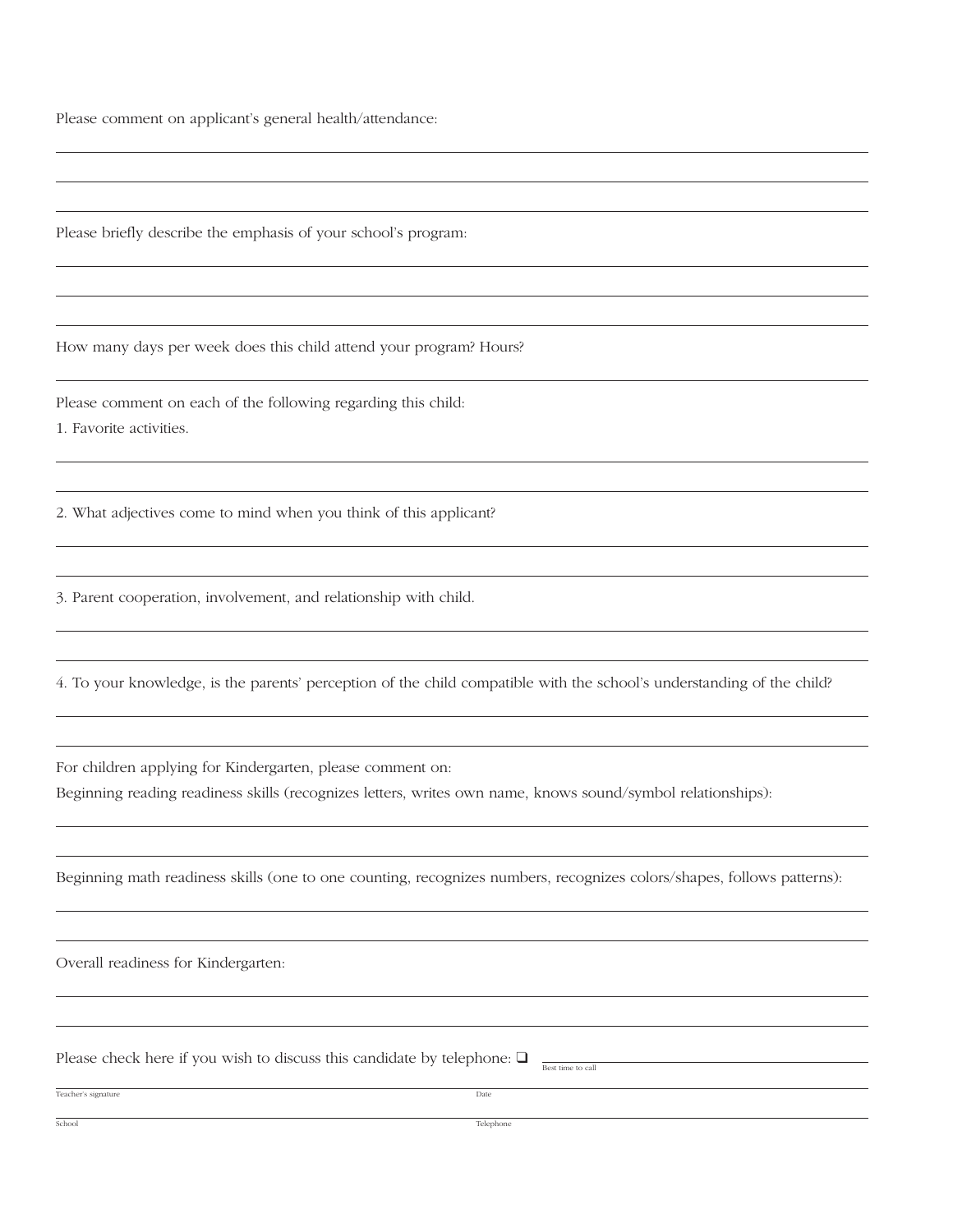

## Independent School Common Recommendation Form For Grades 1-5

Brunswick School Chase Collegiate School The Children's School Fairfield Country Day School Fraser Woods Montessori School

Greens Farms Academy Greenwich Academy Greenwich Catholic School The Greenwich Country Day School

Hamden Hall Country Day School King School The Long Ridge School The Mead School The Montessori School

New Canaan Country School Sacred Heart Greenwich Ridgefield Academy Rippowam Cisqua School Rockland Country Day School Rye Country Day School

The Unquowa School Whitby School Wooster School

TO THE PARENTS: *As part of the undersigned child's application for admission, the schools listed above require recommendations. The undersigned acknowledges that these recommendations are confidential communications. The undersigned waives all rights to access recommendations and acknowledges that the school is relying on this waiver and would not consider the applicant without it.*

Parent/Guardian Authorization Signature for release of records

*This form is used by the schools listed above. Please complete it, keep the original and send a photocopy directly to the requesting school. Your comments will be held in the strictest confidence. Thank you very much for your assistance.*

Name of Applicant Current grade

How long have you known the candidate? In what connection?

Please circle the number that best applies in each category:

| <b>ACADEMIC DEVELOPMENT</b>       | <b>WEAK</b>  | <b>FAIR</b>    | <b>GOOD</b>    | <b>EXCELLENT</b> | <b>EXCEPTIONAL</b> |
|-----------------------------------|--------------|----------------|----------------|------------------|--------------------|
| Reading:                          |              |                |                |                  |                    |
| Decoding skills                   | $\mathbf{1}$ | $\overline{2}$ | 3              | 4                | 5                  |
| Comprehension                     | 1            | 2              | 3              | 4                | $\overline{5}$     |
| Math:                             |              |                |                |                  |                    |
| Computation                       | 1            | $\overline{2}$ | $\mathfrak{Z}$ | 4                | 5                  |
| Conceptualization                 | $\mathbf{1}$ | 2              | 3              | 4                | 5                  |
| Problem solving                   | $\mathbf{1}$ | 2              | 3              | 4                | 5                  |
| Language:                         |              |                |                |                  |                    |
| Comprehension                     | 1            | 2              | 3              | 4                | 5                  |
| Follows directions                | $\mathbf{1}$ | $\overline{2}$ | 3              | 4                | 5                  |
| Oral expression                   | 1            | 2              | 3              | 4                | 5                  |
| Written expression                | 1            | 2              | 3              | 4                | 5                  |
| Vocabulary                        | 1            | 2              | 3              | 4                | 5                  |
| Attention span                    | 1            | $\overline{2}$ | 3              | 4                | 5                  |
| Motivation                        | 1            | 2              | 3              | 4                | 5                  |
| Study habits                      | 1            | 2              | 3              | 4                | 5                  |
| Quality of work                   | $\mathbf{1}$ | $\overline{2}$ | 3              | 4                | 5                  |
| Contributions to group            | 1            | 2              | 3              | 4                | 5                  |
| Achievement relative to potential | 1            | $\overline{2}$ | 3              | 4                | 5                  |
| SOCIAL/EMOTIONAL DEVELOPMENT      |              |                |                |                  |                    |
| Level of maturity                 | $\mathbf{1}$ | 2              | 3              | 4                | 5                  |
| Relationship with peers           | 1            | 2              | 3              | 4                | 5                  |
| Relationship with adults          | 1            | 2              | 3              | 4                | 5                  |
| Relationship with parents         | $\mathbf{1}$ | 2              | 3              | 4                | 5                  |
| Consideration of others           | 1            | 2              | 3              | 4                | 5                  |
| Adaptability                      | $\mathbf{1}$ | 2              | 3              | 4                | 5                  |
| Sense of humor                    | $\mathbf{1}$ | $\overline{2}$ | 3              | 4                | 5                  |
| Curiosity                         | 1            | $\overline{2}$ | 3              | 4                | 5                  |
| Imagination and creativity        | 1            | 2              | 3              | 4                | 5                  |
| Self-confidence                   | 1            | 2              | 3              | 4                | 5                  |
| Conduct                           | $\mathbf{1}$ | $\overline{2}$ | 3              | 4                | 5                  |
| Please comment:                   |              |                |                |                  |                    |

1. What adjectives come to mind to describe this applicant?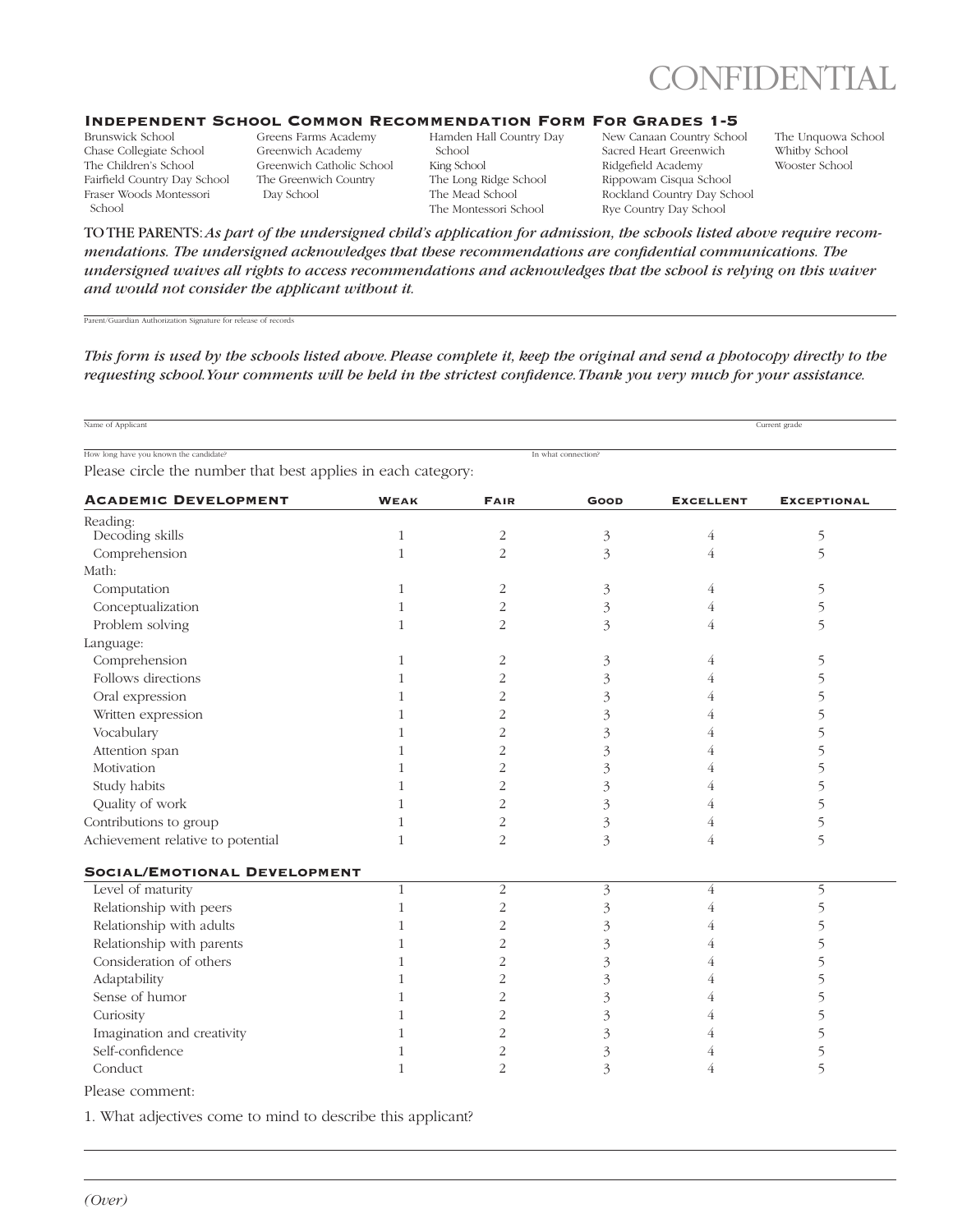2. Emotional development (self-image, acceptance of limits/routines, ability to make transitions, tolerance of frustration):

3. Social maturity (cooperation, respect for the rights of others, willingness to share, acceptance of constructive criticism):

4. Personal qualities (leadership, character, honesty, sense of humor, responsibility, concern for others):

5. Academic development: Please define areas of academic strength and weakness and comment on their nature and extent.

6. Special interests or talents:

7. Parent cooperation and involvement:

8. To your knowledge, is the parents' perception of their child compatible with the school's understanding of the child?

9. Comments or other information you believe might be helpful:

In relation to boys and girls of the same age you have known and using the scale below, how would you rate the candidate?

|                                                                              | <b>WEAK</b> | <b>FAIR</b> | GOOD              | <b>EXCELLENT</b> | <b>EXCEPTIONAL</b> |
|------------------------------------------------------------------------------|-------------|-------------|-------------------|------------------|--------------------|
| For Academic Promise                                                         |             |             |                   |                  |                    |
| For Character and Personal Promise                                           |             |             |                   |                  |                    |
| Overall Recommendation                                                       |             |             |                   |                  |                    |
| Please check here if you wish to discuss this candidate by telephone: $\Box$ |             |             | Best time to call |                  |                    |
| Name (Please print)                                                          |             | Position    |                   |                  |                    |
| School                                                                       |             | Telephone   |                   |                  |                    |

Signature Date **Date** Date **Date** Date **Date** Date **Date** Date **Date** Date **Date** Date **Date Date**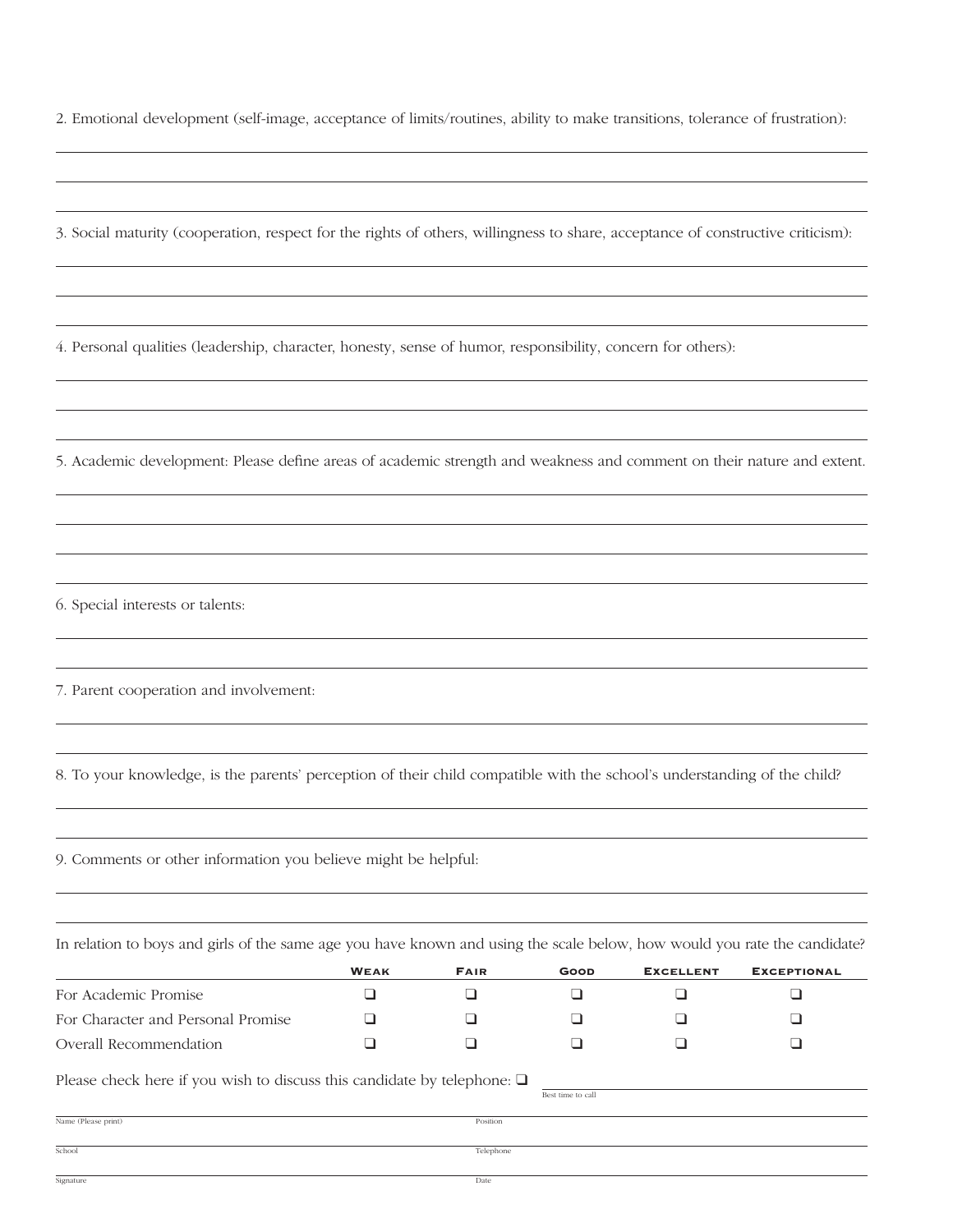

## Independent School Common Report and Transcript Release Form Grades K-12

Brunswick School Chase Collegiate School The Children's School Fairfield Country Day School Fraser Woods Montessori School Greens Farms Academy Greenwich Academy Greenwich Catholic School

The Greenwich Country Day School Hamden Hall Country Day School The Harvey School Hopkins School King School The Long Ridge School The Masters School The Mead School

The Montessori School New Canaan Country School REACH Prep Ridgefield Academy Rippowam Cisqua School Rockland Country Day School Rye Country Day School Sacred Heart Greenwich

School of the Holy Child Soundview Prep St. Luke's School The Unquowa School Whitby School Wooster School

TO THE PARENTS: *As part of the undersigned child's application for admission, the schools listed above require recommendations. The undersigned acknowledges that these recommendations are confidential communications. The undersigned waives all rights to access recommendations and acknowledges that the school is relying on this waiver and would not consider the applicant without it.*

Name of Applicant **Current grade** Current grade Current grade Current grade Current grade Current grade Current grade

Parent/Guardian Authorization Signature for release of records

TO THE HEAD OF SCHOOL OR PRINCIPAL: *The student named above is applying for admission to one or more of the schools listed above. A full and candid report from his present school is necessary if he or she is to be given consideration by an admission committee. We therefore ask that you complete this form, keep the original and send a photocopy directly to the requesting school. Your comments will be held in the strictest confidence.*

PLEASE ATTACH THE OFFICIAL TRANSCRIPT FOR THE STUDENT AS PER ABOVE AUTHORIZATION.

*If you do not feel that you are the appropriate person to fill out the recommendation form, please pass it on to the division head, guidance counselor, or student's advisor. Similar forms will be sent to the student's teacher(s).*

*Thank you for your assistance. Your remarks will be held in the strictest confidence and will be most appreciated as we begin review of the candidate's personal characteristics and academic credentials.*

Please circle the number that best applies in each category:

| <b>WEAK</b>  | <b>FAIR</b> | GOOD        | <b>EXCELLENT</b> | <b>EXCEPTIONAL</b> |
|--------------|-------------|-------------|------------------|--------------------|
|              | 2           | 3           | 4                |                    |
|              |             |             | 4                |                    |
|              |             | 3           | 4                |                    |
|              |             |             | 4                |                    |
| <b>WEAK</b>  | <b>FAIR</b> | <b>GOOD</b> | <b>EXCELLENT</b> | <b>EXCEPTIONAL</b> |
| $\mathbf{1}$ | 2           | 3           | 4                |                    |
|              |             |             | 4                |                    |
|              |             |             | 4                |                    |
|              |             |             |                  |                    |
|              |             |             | 4                |                    |
|              |             |             | 4                |                    |
|              |             |             | 4                |                    |
|              |             | 3           |                  |                    |
|              |             |             |                  |                    |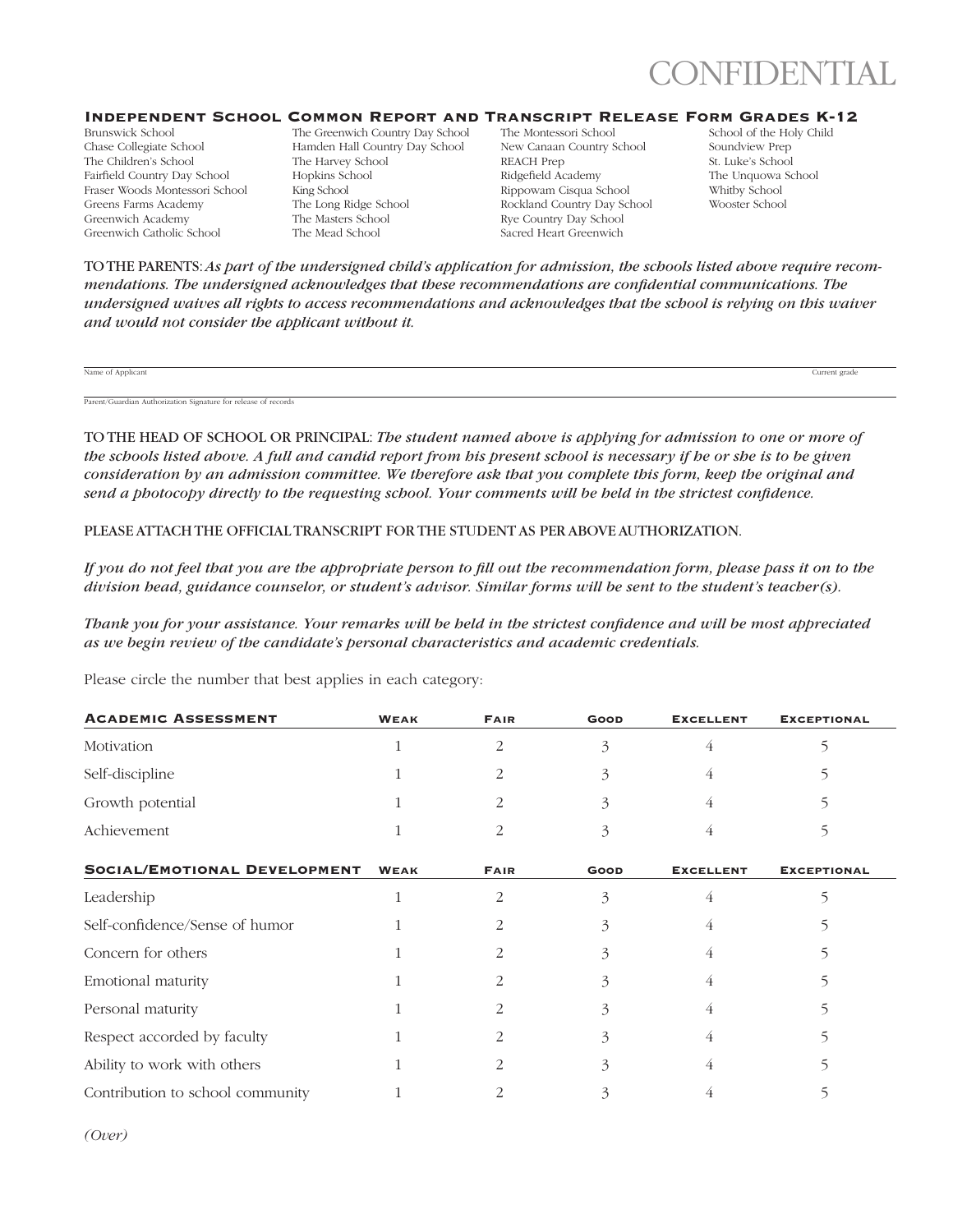# Please comment:

1. In what areas has the student shown any unusual ability or aptitude?

2. Has the applicant been censured for academic or social behavior? If yes, please explain.

3. Has the candidate's home environment been a positive force in his or her development?

4. Is the parents' perception of their child compatible with the school's understanding of the child?

5. Summary Appraisal:

In relation to students of the same age you have known and using the scale below, how would you rate the candidate?

|                                                                                                   | <b>WEAK</b> | <b>FAIR</b> | <b>GOOD</b> | <b>EXCELLENT</b> | <b>EXCEPTIONAL</b> |  |
|---------------------------------------------------------------------------------------------------|-------------|-------------|-------------|------------------|--------------------|--|
| For Academic Promise                                                                              |             | ┚           |             |                  |                    |  |
| For Character and Personal Promise                                                                |             |             |             |                  |                    |  |
| Overall Recommendation                                                                            |             |             |             |                  |                    |  |
| Please check here if you wish to discuss this candidate by telephone: $\Box$<br>Best time to call |             |             |             |                  |                    |  |
| Name (Please print)                                                                               |             | Position    |             |                  |                    |  |
| School                                                                                            | Telephone   |             |             |                  |                    |  |
| Signature                                                                                         |             | Date        |             |                  |                    |  |